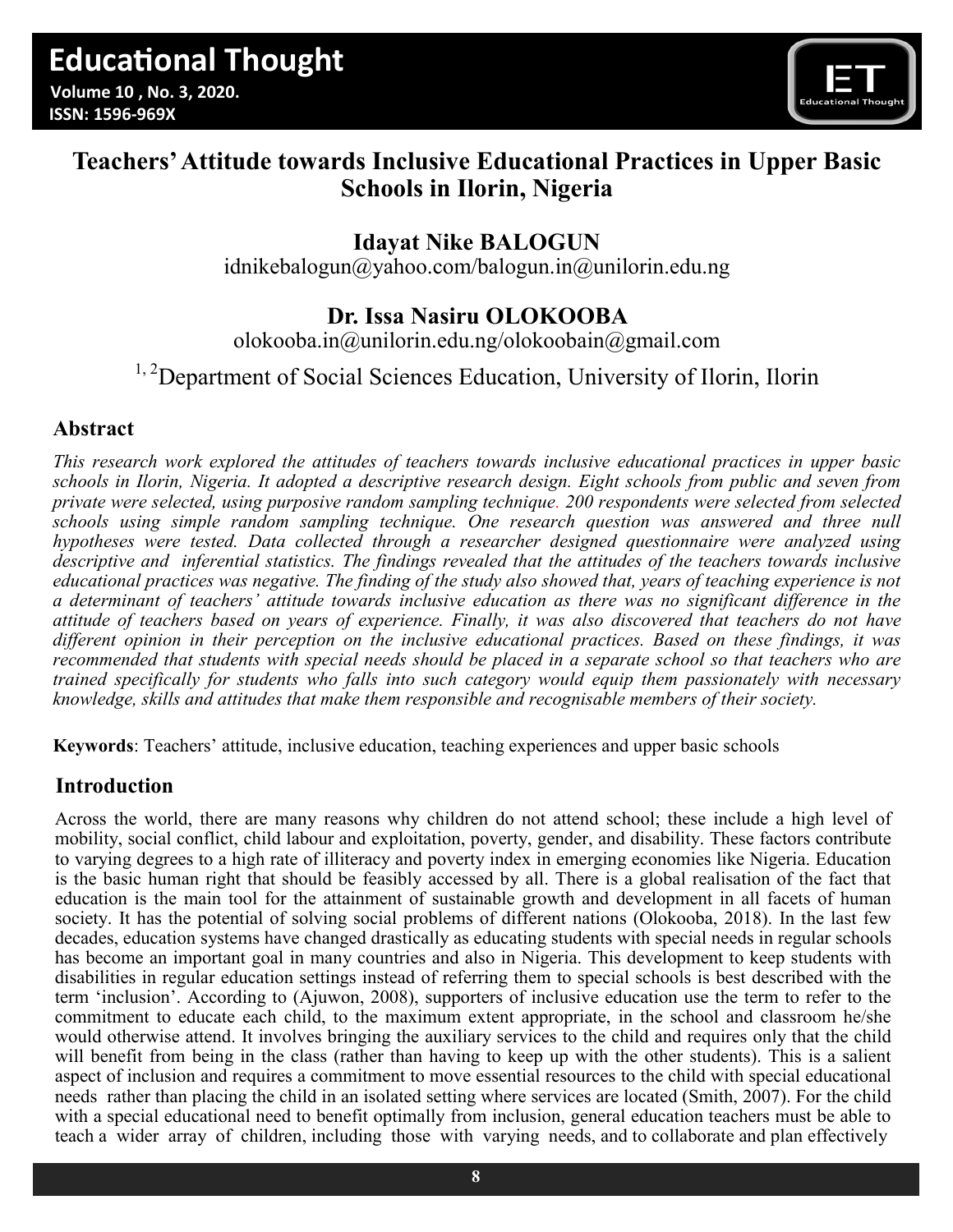

needs students have a right to the benefits of full school experience, with needed modifications and support, alongside their peers without special educational needs who receive general education.

The concept of this policy is based on the principles that all children regardless of ability or disability have a basic right to be educated alongside their peers in their local schools (UNESCO, 2001). The new trend is aimed at removing social prejudice and alienation that has been hitherto meted on special needs children within and outside the classroom. Therefore, inclusive education is enshrined as part of a broad human rights act that adopts the agenda for collective commitment to meet the goals of ("Education for All" 2000). Education for all is a desire to develop agenda for all-inclusive human society in the whole universe, thereby it is presented as global aspiration. In Nigeria, Education for All (EFA) is a programme domesticated by Federal Government in form of the Universal Basic Education (UBE) aiming at universalizing access to education and thereby reducing drastically the incidence of mass illiteracy in the country. The Universal Basic Education (UBE) is a governmental intervention programme designed to actualise the Education for All (EFA) goals. Its goals are related to second and third Millennium Development Goals (MDGs) adopted in September 2000 at the United Nations Millennium Declaration and fourth Sustainable Development Goals (SDGs) which commenced in 2016. The two goals of MDGs were achievement of universal primary education and promotion of gender equality and empowerment of women while SDGs is ensuring inclusive and equitable quality education and promote lifelong learning opportunities for all. The compulsory, free Universal Basic Education (UBE) Act was passed into law in 2004. It represents the Government's strategy to fight illiteracy and extend basic education opportunities to all children and illiterate adults in the country (Olokooba, 2018; Okunloye, Olokooba, & Abdulsalam, 2017).

The Nigerian National Policies on Education so far (1977; 1981; 1998; 2004; 2013) have been restructured conveniently to be suitable for implementation of the Universal Basic Education as one of the strategies to meet the goals of education for all. It gave free education for all school-age children (with disabilities and non-disabled children) and non-literate adults (Fakolade, Adeniyi, & Tella, 2009). Ever before the adoption of inclusive education policy in Nigeria's National Policy on Education in 1977, children with special needs are segregated and stigmatized. For instance, children with mental retardation are seen as useless, worthless, and also regarded as people without hope for the future, and therefore educating them is regarded as a waste of money, time, and energy (Ebigbo, 2001). Children with behavioural problems are isolated for fear of violent and temperamental behaviours exhibited by such people. In the past, many children with special needs were only temporary guests in general education classrooms and few efforts were made to assist so they could be successfully educated with their non-disabled peers (Artiles, Harrs-Murri, &Rotenberg, 2006).

This indicated that there was an educational imbalance to the extent that, many school-age children were helpless in their pursuance of educational goals. The early history of the education of children with special needs in Nigeria was that of brutality and discrimination, supported by superstition and ignorance which were dispelled by the intervention of Christian missionaries, years back. In practice, the attitude of Nigerian people is highly degrading and negative on those children with special educational needs. This may be due to lack of empathy on the part of some people whom these set of children get acquainted with. Empathy is the ability of an individual to share someone's feelings and experience by forming a mental image of what it would be like to be in that situation. This type of feeling leads to a deeper understanding of what other people are experiencing and may contribute to helping to accept others, who may be different from oneself in terms of disability. When this is lacking, it discourages a nurturing attitude towards people in need of care and assistance.

Attitude-- refers to positive or negative evaluation of people, events, activities, and ideas or just about anything in the environment. This is measured by the Multidimensional Attitudes towards Inclusive Education Scale (MATIES) (Mahat MATIES). Positive-teacher-pupil relationships seem to be fundamental to effective classroom management, as any strategy a teacher employs ought to be more successful in a climate of mutual respect. This is because the extent, to which teachers demonstrate a genuine interest in students as individuals, as well as care and concern for the class as a whole, is reflected in the planning, organization, and management of learning experiences. This shows how highly important a teacher is in class. Ghergut, (2010) opined that in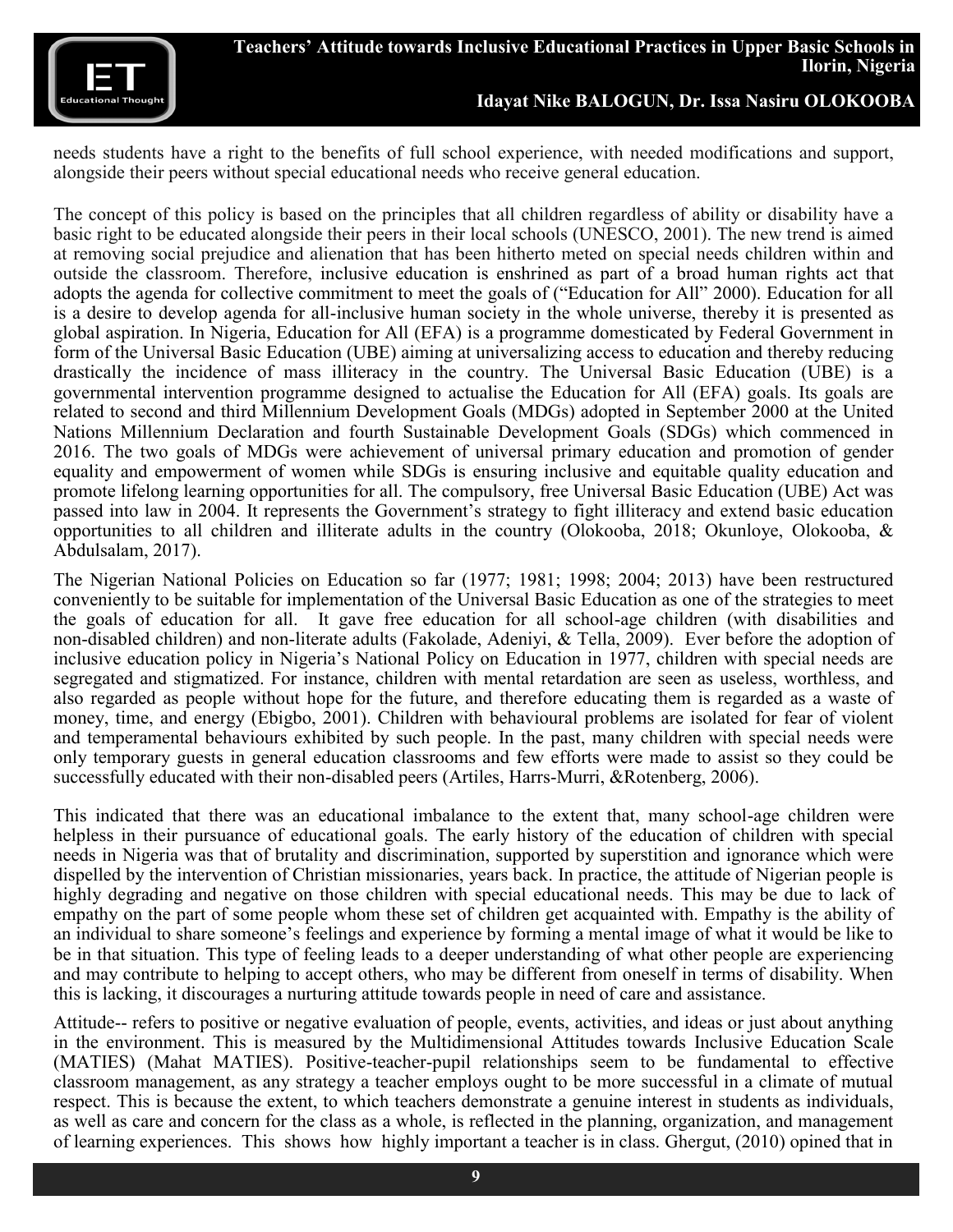# **Educational Thought**

 **Volume 10 , No. 3, 2020. ISSN: 1596-969X**



every educational setting, teachers/educators are considered important as they are the major pillars in the teaching and learning process, without a doubt, the most important person in the practice of curriculum. With their knowledge, experience, and competencies, teachers are central to any curriculum improvement and implementation effort, they are responsible for introducing the curriculum in the classroom and outside the classroom as well. Regardless of which philosophical belief the education system is based on, it is a known fact that teachers influence students' learning. Better teachers foster better learning. Teachers are most knowledgeable about the practice of teaching and are responsible for introducing the curriculum in the classroom.

A teacher must be able to infuse into the curriculum every student's need irrespective of his/her condition. Mashiya (2003) stressed the central role of teachers in implementing the curriculum and call on teachers to be a facilitator in the classroom to provide the desired active learning environment that is appropriate to learners. Learning may tend to pose significant difficulty for some children with special needs when teachers are lacking in some qualities such as work experiences or have a neurotic personality which is characterized by tension, aggression and, irritability, that is, a negative attitude. On the other hand, if teachers' attitude is positive towards children with special educational needs in their classes, inclusive education provides the opportunity for special needs children to be exposed to the richness of regular education environment where they learn by observations from peers without special needs (Mastriopieri & Scruggs, 2004).

The positive attitude of teachers fosters the placement of children with special needs along with their peers without special needs in a good learning environment that enhances their social skill development (Ajuwon, 2008). The opportunity for the special needs children to benefit from denied of general teachers' quality teaching, make friends, be accepted and cared for and also for those children without special needs to identify the differences between them and cultivate tolerance and respect advocates teachers' attitude (Zionts & Calliott, 2002; Fakolade, eta l., 2009). Therefore, the attitude of teachers is argued to play a vital role in implementing inclusive education, as human behaviour and actions are influenced by attitudes. However, in a study conducted by Avramidis, Baylis and Burden (2000) discovered that teachers had strong, negative feelings about inclusive educational practices and that students with disability should be placed in separate schools with special teachers in charge.

Learning may tend to pose significant difficulty for some children with special needs when teachers are lacking in some qualities such as work experiences or have a neurotic personality which is characterised by tension, aggression and irritability that is a negative attitude. On the other hand, if teachers' attitude is positive towards children with special educational needs in their classes, inclusive education provides the opportunity for special needs children to be exposed to the richness of regular education environment where they learn by observations from peers without special needs (Mastriopieri & Scruggs, 2004). The positive attitude of teachers fosters conducive placement of children with special needs along with their peers without special needs in a good learning environment that enhances their social skill development (Ajuwon, 2008). The opportunity for the special needs children to benefit from or denied of general teachers' quality teaching, make friends, be accepted and cared for and also for those children without special needs to identify the differences between them and cultivate tolerance and respect advocates teachers' attitude (Mastropieri & Scruggs, 2004; Zionts & Calliott, 2002). Therefore, the attitude of teachers is argued to play a vital role in implementing inclusive education, as human behaviour and actions are influenced by attitudes. One important aspect of the individual (teacher) is attitude. One's attitude to oneself, one's work, one's students, and many other things depend on several variables which in turn influences his or her productivity (Fakolade, eta l., 2009).

A standard inclusive classroom comprises able students probably gifted and talented, average students, students with learning difficulties, students with behavioural problems, and so on. Positive teachers' attitude may increase their belief that all students belong to the inclusive education classroom and that teachers can meet the needs of all students, regardless of what those needs may be, therefore cultivating an inclusive culture in students. The concept of inclusion has a value orientation based on the premise that all individuals with disabilities have a right to be included in naturally occurring settings and activities with their peers, siblings, and friends (Smith, Polloway, Patton & Dowdy, 2001). In a study carried out by Kurniawatiab, Minnaerta,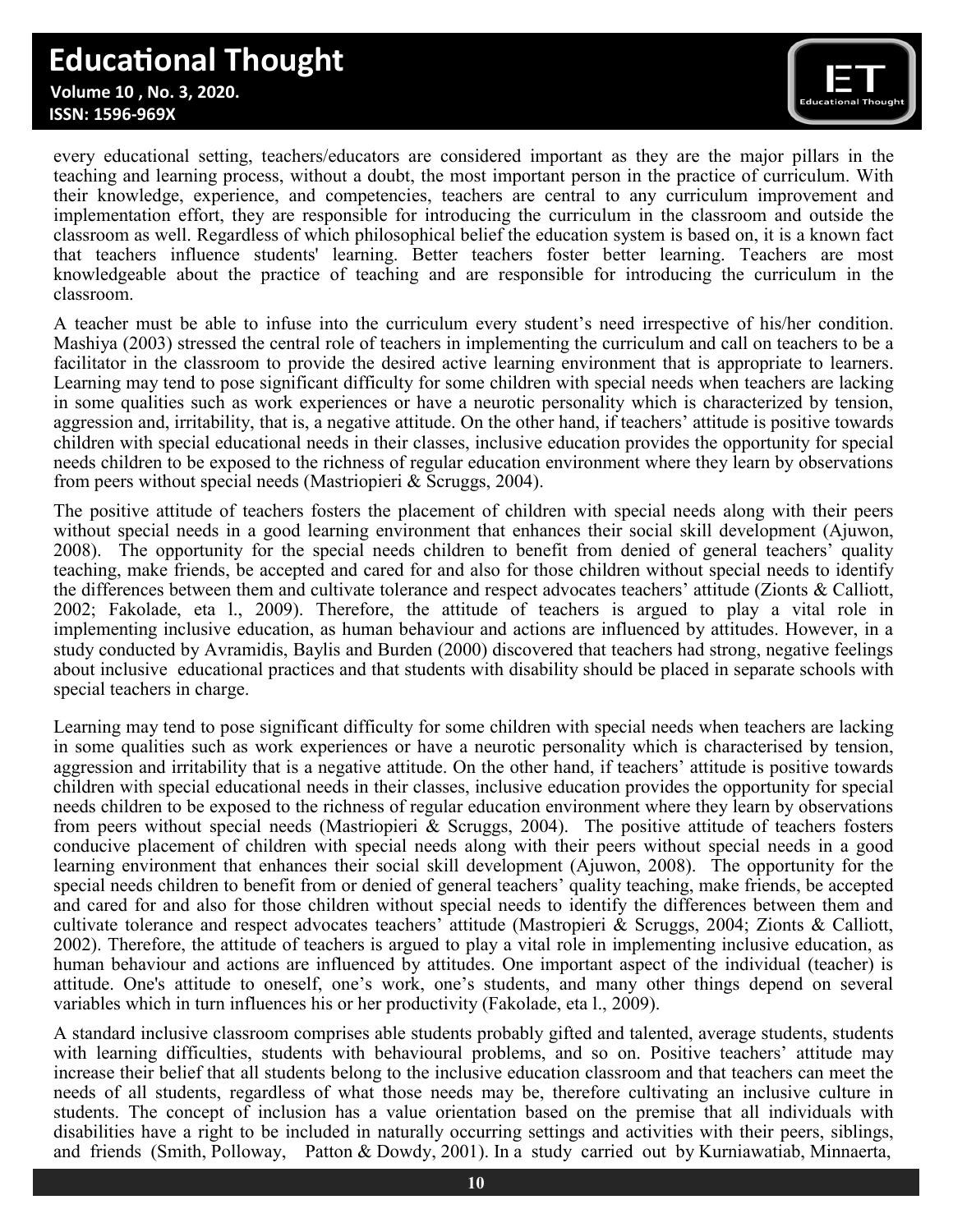

Given this, there is a need to investigate the attitude of teachers towards inclusive educational practices in upper basic schools in Ilorin. An upper basic school is a general education school, following a lower and middle basic school (primary school), which provides opportunities to acquire secondary education at the first level. The time prescribed for the fulfillment of the upper basic school curriculum is three years with Age level from 12 to 15. This means basic education is the starting point in the acquisition of knowledge, skills, attitudes that can help individuals function effectively in society.

Following the decision of the Federal Government of Nigeria to introduce the Universal Basic Education (UBE) programme in September 2004, the Nigerian Educational Research and Development Council (NERDC) restructured and re-aligned all extant Primary and Junior Secondary School (JSS) curricula into 9-Year Basic Education Curriculum for implementation in Nigerian schools with effect from September 2008. Universal connotes a programme that is meant for all facets of the society, the developed; underdeveloped; the rich; the physically fit; and the physically challenged, the gifted and the average students; the dropouts and every other individual who is ready to acquire knowledge This 9-year Basic Education curriculum gave way for what Nigeria now have today as Lower Basic (primary 1-3), middle basic (primary 4-6), and upper basic (JSS 1-3).

However, teachers need to provide the desired active learning environment that is appropriate for each learner to be able to impact positively on learners. Fakolade et al. (2009) explored the attitudes of teachers about the inclusion of special needs children in their secondary schools in general education. The result indicates that teachers held negative attitudes. Rieser (2005) opined that all learners, with or without disabilities, have a right to be educated together in age-appropriate class groups in regular classrooms of community schools. To Ozoji, Unachukwu and Kolo (2016), the purpose and relevance of inclusive education are to ensure access to education in the most suitable and less discriminatory learning environments as well as ensuring the provisions of appropriate and functional education within professionally recognised best practices. The study of Alghazo and Naggar Gaad (2004) showed that teachers with one to five years of teaching experience held significant more positive attitudes towards the inclusion of pupils with special needs compared with teachers with 6–11 years' experience and those with 12 or more years of experience.

Multiple intelligence theory has been adopted in many areas of education including special education classes. This pointed out that intelligence should be assessed to better understand the teaching and learning process. The theory focuses on the capacity to solve problems considering various cultural settings. Furthermore, teachers are required to view school education from an individual-centered perspective. It was suggested that the goals of education should be to understand each child in depth and help optimize development by matching a child's learning level with the appropriate teaching methods. Children have the capacity to utilize all senses and most children show different profiles in how they blend these intelligences to solve problems (Takahashi, 2013).

From the few available studies, teachers are expected to demonstrate their readiness to accept children with special needs into their classes, take responsibilities for such children, and help them to adjust to the school environment. This study, therefore, investigated teachers' attitudes towards inclusive educational practices in upper basic schools in Ilorin.

### **Research Question**

The research question raised to guide the study was:

**1.** What is the attitude of teachers towards inclusive educational practices in upper basic schools in Ilorin?

### **Hypotheses**

The following hypotheses were postulated to be tested in the study:

- 1. There is no significant difference in the attitude of teachers towards inclusive educational practices in upper basic schools in Ilorin based on school type.
- 2. There is no significant difference is the attitude of teachers towards inclusive educational practices in upper basic schools in Ilorin based on years of experience.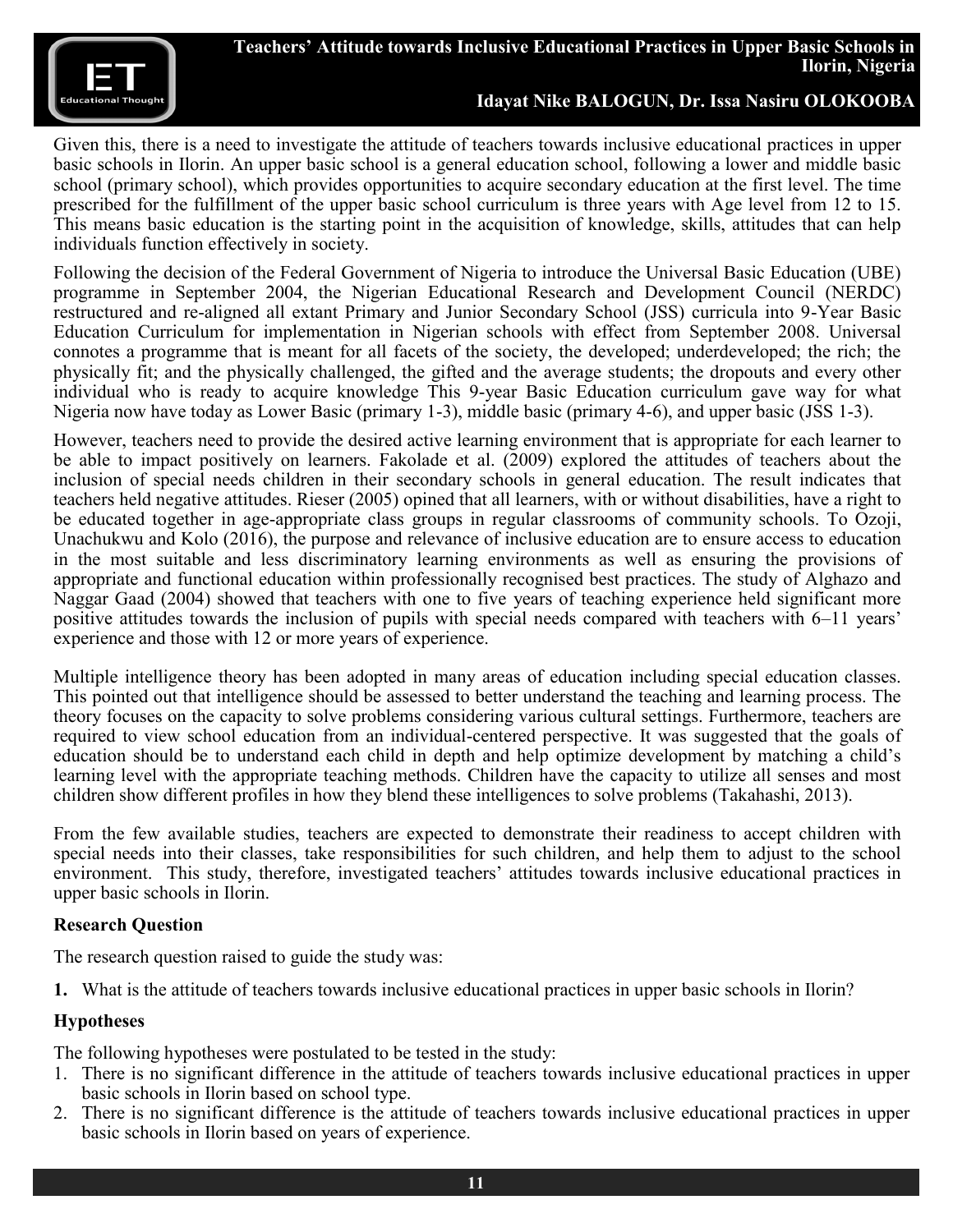

3. There is no significant difference in the attitude of teachers towards inclusive educational practices in upper basic schools in Ilorin based on training.

### **Methodology**

A descriptive survey research design was employed. The population for this study comprised all upper basic school teachers in Ilorin. The target population for this study comprised 200 upper basic school teachers in Ilorin. There are three LGAs that constitute Ilorin. These three LGAs are made up of one hundred and twenty public and private schools with fifty-two public schools and sixty-five private schools. Seven schools from private and eight from public schools were selected. A simple random technique was used to select these respondents. The instrument used for data collection was a researcher designed questionnaire titled Teacher's Attitude towards Inclusive Educational Practices in Upper Basic Schools Questionnaire. The items in this questionnaire were face and content validated by experts in the Department of Social Science Education, Faculty of Education, University of Ilorin. The corrections made were incorporated to the final draft of this instrument. The data collected were analyzed using descriptive and inferential statistics. Mean, ANOVA and t-test were the main statistical tools used in this research work. Three hypotheses were tested using t-test and ANOVA at 0.05 significant level. The responses from the respondents were compared, classified to answer the research question, and hypotheses.

### **Results**

**Research Question One:** What is the attitude of teachers towards inclusive educational practices in upper basic schools in Ilorin?

#### **Table 1**

Attitude of Teachers towards Inclusive Education

| <b>Statement</b>                                                                                                                                       | <b>Number</b> | <b>Total</b><br><b>Score</b> | Mean | Ranking          |
|--------------------------------------------------------------------------------------------------------------------------------------------------------|---------------|------------------------------|------|------------------|
| The inclusion of learners with special needs in the classroom would be<br>a worthwhile undertaking.                                                    | 200           | 665                          | 3.33 | 5 <sup>th</sup>  |
| Special educational needs students should be taught separately in<br>special education schools.                                                        | 200           | 687                          | 3.44 | 2 <sup>nd</sup>  |
| Inclusive school permits the academic progression of all students<br>regardless of their ability.                                                      | 200           | 525                          | 2.63 | $16^{\text{th}}$ |
| The needs of special educational needs students can be best served in<br>special, separate settings.                                                   | 200           | 680                          | 3.40 | $3^{\text{rd}}$  |
| Special education teachers are trained to use different teaching methods<br>to teach students with disabilities more effectively than regular teachers | 200           | 689                          | 3.45 | $1^{\rm st}$     |
| Teachers with long term training are more positive towards inclusive<br>education than those with short term.                                          | 200           | 633                          | 3.17 | 7 <sup>th</sup>  |
| Teachers training is very important in the formation of positive atti-<br>tudes towards inclusive education                                            | 200           | 671                          | 3.36 | 4 <sup>th</sup>  |
| In-service training is an effective way of improving teachers' attitudes<br>towards inclusion.                                                         | 200           | 653                          | 3.27 | 6 <sup>th</sup>  |
| Students with special needs are difficult to teach than those in regular<br>schools                                                                    | 200           | 619                          | 3.10 | 8 <sup>th</sup>  |
| Teachers get frustrated when having difficulty in communicating with<br>students with special needs.                                                   | 200           | 615                          | 3.08 | 9 <sup>th</sup>  |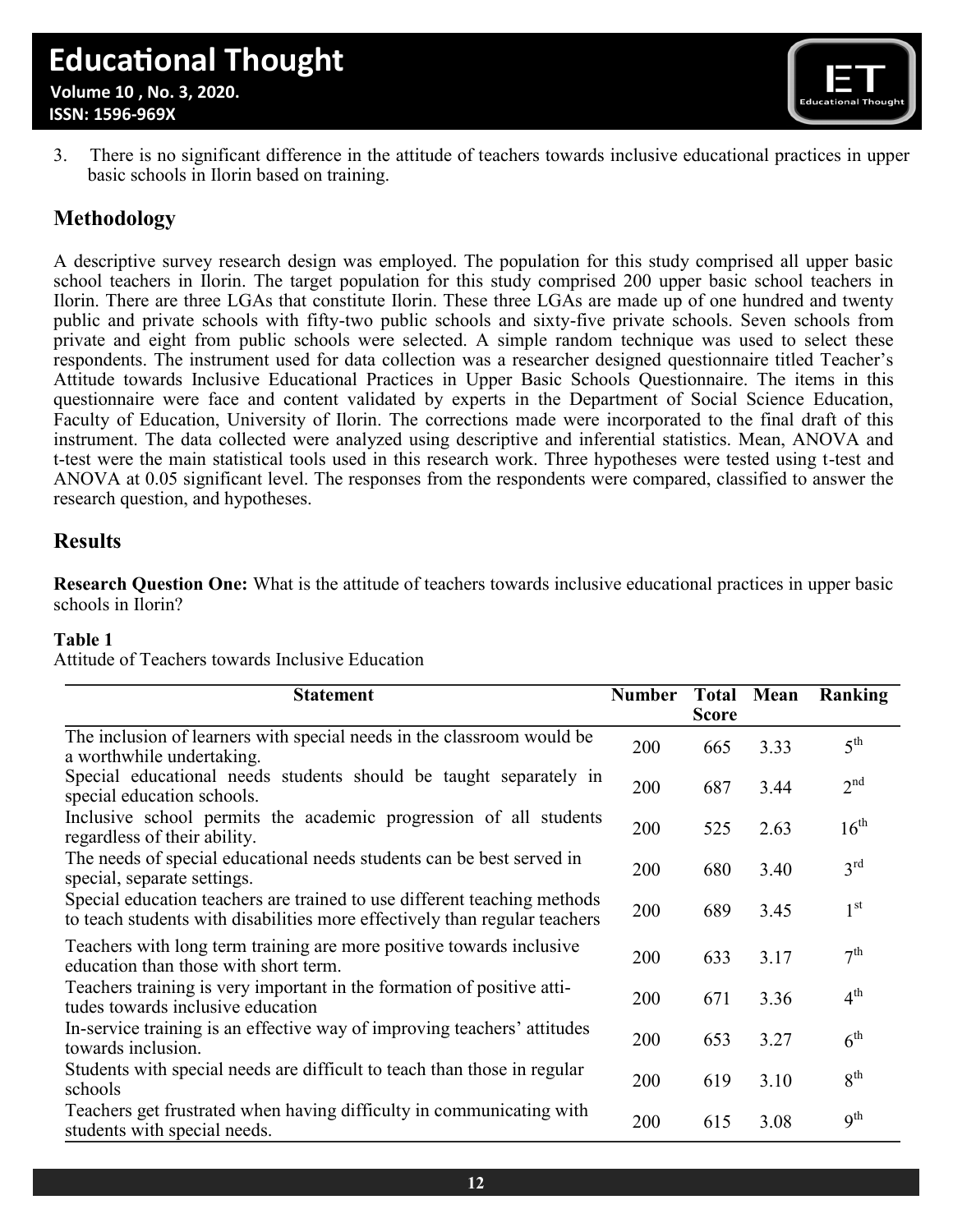

| $10^{\text{th}}$<br>200<br>601<br>3.01<br>regular classroom with other students without a disability.<br>The inclusion of learners with disabilities in the classroom would give a<br>17 <sup>th</sup><br>486<br>200<br>2.43<br>better understanding of other people's differences.<br>Teachers in private schools find it strenuous to teach special needs stu-<br>$1.5^{\text{th}}$<br>2.76<br>551<br><b>200</b><br>dents than public schools.<br>Special needs students in public schools have access to better learning<br>19 <sup>th</sup><br>200<br>460<br>2.30<br>than those in private schools.<br>Public school teachers are more receptive towards including students<br>17 <sup>th</sup><br>200<br>485<br>2.43<br>with mild disabilities rather than private school teachers<br>Male and female public-school teachers are more supportive of the inclu-<br>$18^{\text{th}}$<br>sion of SEN children in general education classrooms than private school<br>482<br><b>200</b><br>2.41<br>male and female teachers.<br>Teachers with much years of experience are positive towards inclusive<br>$12^{th}$<br>200<br>569<br>2.85<br>education<br>Teachers with much years of experience have corresponding knowledge<br>$13^{\text{th}}$<br>568<br>2.84<br>200<br>and skills to educate students with disabilities<br>Teachers with greater teaching experience are more comfortable in<br>$14^{\text{th}}$<br>2.82<br>200<br>563<br>teaching students with special educational needs.<br>Teaching experience offers teachers a greater sense of overall effective-<br>$11^{\text{th}}$<br>ness, a sense of efficacy in classroom management, and effectiveness in<br>577<br>2.89<br><b>200</b><br>the use of educational strategies in an inclusive classroom. |                                                                         |  |  |
|--------------------------------------------------------------------------------------------------------------------------------------------------------------------------------------------------------------------------------------------------------------------------------------------------------------------------------------------------------------------------------------------------------------------------------------------------------------------------------------------------------------------------------------------------------------------------------------------------------------------------------------------------------------------------------------------------------------------------------------------------------------------------------------------------------------------------------------------------------------------------------------------------------------------------------------------------------------------------------------------------------------------------------------------------------------------------------------------------------------------------------------------------------------------------------------------------------------------------------------------------------------------------------------------------------------------------------------------------------------------------------------------------------------------------------------------------------------------------------------------------------------------------------------------------------------------------------------------------------------------------------------------------------------------------------------------------------------------------------------------------------------------------|-------------------------------------------------------------------------|--|--|
|                                                                                                                                                                                                                                                                                                                                                                                                                                                                                                                                                                                                                                                                                                                                                                                                                                                                                                                                                                                                                                                                                                                                                                                                                                                                                                                                                                                                                                                                                                                                                                                                                                                                                                                                                                          | Teachers are not comfortable including students with special needs in a |  |  |
|                                                                                                                                                                                                                                                                                                                                                                                                                                                                                                                                                                                                                                                                                                                                                                                                                                                                                                                                                                                                                                                                                                                                                                                                                                                                                                                                                                                                                                                                                                                                                                                                                                                                                                                                                                          |                                                                         |  |  |
|                                                                                                                                                                                                                                                                                                                                                                                                                                                                                                                                                                                                                                                                                                                                                                                                                                                                                                                                                                                                                                                                                                                                                                                                                                                                                                                                                                                                                                                                                                                                                                                                                                                                                                                                                                          |                                                                         |  |  |
|                                                                                                                                                                                                                                                                                                                                                                                                                                                                                                                                                                                                                                                                                                                                                                                                                                                                                                                                                                                                                                                                                                                                                                                                                                                                                                                                                                                                                                                                                                                                                                                                                                                                                                                                                                          |                                                                         |  |  |
|                                                                                                                                                                                                                                                                                                                                                                                                                                                                                                                                                                                                                                                                                                                                                                                                                                                                                                                                                                                                                                                                                                                                                                                                                                                                                                                                                                                                                                                                                                                                                                                                                                                                                                                                                                          |                                                                         |  |  |
|                                                                                                                                                                                                                                                                                                                                                                                                                                                                                                                                                                                                                                                                                                                                                                                                                                                                                                                                                                                                                                                                                                                                                                                                                                                                                                                                                                                                                                                                                                                                                                                                                                                                                                                                                                          |                                                                         |  |  |
|                                                                                                                                                                                                                                                                                                                                                                                                                                                                                                                                                                                                                                                                                                                                                                                                                                                                                                                                                                                                                                                                                                                                                                                                                                                                                                                                                                                                                                                                                                                                                                                                                                                                                                                                                                          |                                                                         |  |  |
|                                                                                                                                                                                                                                                                                                                                                                                                                                                                                                                                                                                                                                                                                                                                                                                                                                                                                                                                                                                                                                                                                                                                                                                                                                                                                                                                                                                                                                                                                                                                                                                                                                                                                                                                                                          |                                                                         |  |  |
|                                                                                                                                                                                                                                                                                                                                                                                                                                                                                                                                                                                                                                                                                                                                                                                                                                                                                                                                                                                                                                                                                                                                                                                                                                                                                                                                                                                                                                                                                                                                                                                                                                                                                                                                                                          |                                                                         |  |  |
|                                                                                                                                                                                                                                                                                                                                                                                                                                                                                                                                                                                                                                                                                                                                                                                                                                                                                                                                                                                                                                                                                                                                                                                                                                                                                                                                                                                                                                                                                                                                                                                                                                                                                                                                                                          |                                                                         |  |  |
|                                                                                                                                                                                                                                                                                                                                                                                                                                                                                                                                                                                                                                                                                                                                                                                                                                                                                                                                                                                                                                                                                                                                                                                                                                                                                                                                                                                                                                                                                                                                                                                                                                                                                                                                                                          |                                                                         |  |  |
|                                                                                                                                                                                                                                                                                                                                                                                                                                                                                                                                                                                                                                                                                                                                                                                                                                                                                                                                                                                                                                                                                                                                                                                                                                                                                                                                                                                                                                                                                                                                                                                                                                                                                                                                                                          |                                                                         |  |  |
|                                                                                                                                                                                                                                                                                                                                                                                                                                                                                                                                                                                                                                                                                                                                                                                                                                                                                                                                                                                                                                                                                                                                                                                                                                                                                                                                                                                                                                                                                                                                                                                                                                                                                                                                                                          |                                                                         |  |  |
|                                                                                                                                                                                                                                                                                                                                                                                                                                                                                                                                                                                                                                                                                                                                                                                                                                                                                                                                                                                                                                                                                                                                                                                                                                                                                                                                                                                                                                                                                                                                                                                                                                                                                                                                                                          |                                                                         |  |  |
|                                                                                                                                                                                                                                                                                                                                                                                                                                                                                                                                                                                                                                                                                                                                                                                                                                                                                                                                                                                                                                                                                                                                                                                                                                                                                                                                                                                                                                                                                                                                                                                                                                                                                                                                                                          |                                                                         |  |  |
|                                                                                                                                                                                                                                                                                                                                                                                                                                                                                                                                                                                                                                                                                                                                                                                                                                                                                                                                                                                                                                                                                                                                                                                                                                                                                                                                                                                                                                                                                                                                                                                                                                                                                                                                                                          |                                                                         |  |  |
|                                                                                                                                                                                                                                                                                                                                                                                                                                                                                                                                                                                                                                                                                                                                                                                                                                                                                                                                                                                                                                                                                                                                                                                                                                                                                                                                                                                                                                                                                                                                                                                                                                                                                                                                                                          |                                                                         |  |  |
|                                                                                                                                                                                                                                                                                                                                                                                                                                                                                                                                                                                                                                                                                                                                                                                                                                                                                                                                                                                                                                                                                                                                                                                                                                                                                                                                                                                                                                                                                                                                                                                                                                                                                                                                                                          |                                                                         |  |  |
|                                                                                                                                                                                                                                                                                                                                                                                                                                                                                                                                                                                                                                                                                                                                                                                                                                                                                                                                                                                                                                                                                                                                                                                                                                                                                                                                                                                                                                                                                                                                                                                                                                                                                                                                                                          |                                                                         |  |  |
|                                                                                                                                                                                                                                                                                                                                                                                                                                                                                                                                                                                                                                                                                                                                                                                                                                                                                                                                                                                                                                                                                                                                                                                                                                                                                                                                                                                                                                                                                                                                                                                                                                                                                                                                                                          |                                                                         |  |  |
|                                                                                                                                                                                                                                                                                                                                                                                                                                                                                                                                                                                                                                                                                                                                                                                                                                                                                                                                                                                                                                                                                                                                                                                                                                                                                                                                                                                                                                                                                                                                                                                                                                                                                                                                                                          |                                                                         |  |  |
|                                                                                                                                                                                                                                                                                                                                                                                                                                                                                                                                                                                                                                                                                                                                                                                                                                                                                                                                                                                                                                                                                                                                                                                                                                                                                                                                                                                                                                                                                                                                                                                                                                                                                                                                                                          |                                                                         |  |  |
|                                                                                                                                                                                                                                                                                                                                                                                                                                                                                                                                                                                                                                                                                                                                                                                                                                                                                                                                                                                                                                                                                                                                                                                                                                                                                                                                                                                                                                                                                                                                                                                                                                                                                                                                                                          |                                                                         |  |  |

Table 1 revealed attitudes of upper basic school teachers towards inclusive educational practice in Ilorin. Teachers' responses with a mean that is above the benchmark of 2.5 were taken as accepted by the teachers and were subsequently rated. It was revealed that most of the sampled teachers believed that special education teachers are trained to use different teaching methods to teach students with disabilities more effectively than regular teachers. The second leading position goes to teaching special education needs students separately in special education schools, the third-highest ranked opinion of the teachers was that the need of special education needs students can best be served in a separate setting. Items 12, 14, 15, and 16 which all relate to the inclusion of special education needs students into the regular school and the positive attitude of public school upper basic teachers towards this direction were not accepted by the sampled teachers. Hence, it can therefore be concluded that the attitudes of the teachers in Ilorin towards inclusive educational practice were negative. They believed that; the learners should be trained by specifically trained teachers in a special school setting.

**Hypothesis One:** There is no significant difference in the attitude of teachers towards inclusive educational practices in upper basic schools in Ilorin based on school type

### **Table 2**

t-test Table for Inclusive Educational Practices based on School Type

| <b>School Type</b> | N  | Mean  | std. Deviation |         | df  | $sig.(2-tailed)$ |
|--------------------|----|-------|----------------|---------|-----|------------------|
| Public             | 89 | 58.43 | 6.748          |         |     |                  |
| Private            |    | 59.24 | 6.856          | $-.835$ | 197 | .405             |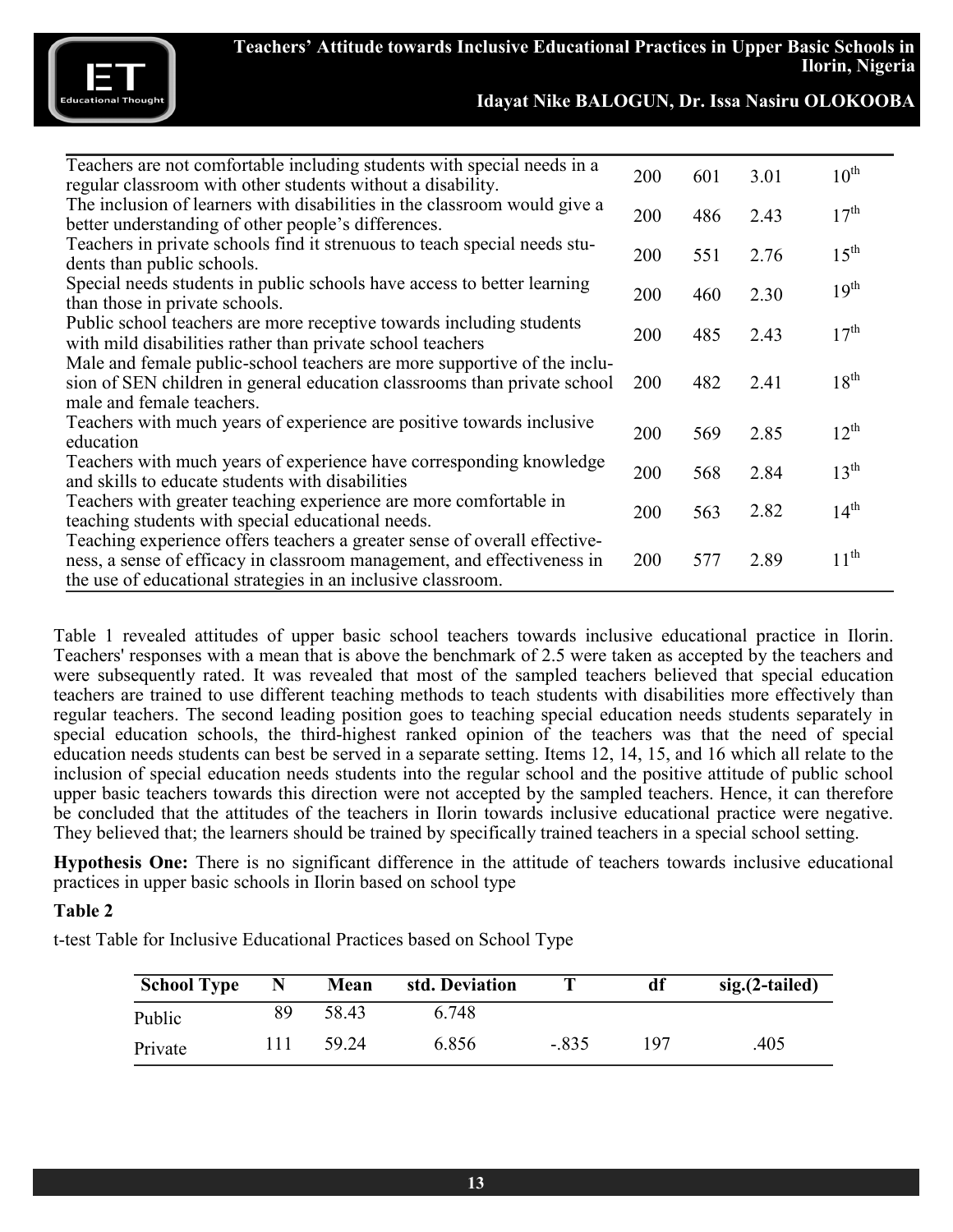

calculated t-value of -.835 and a p-value of .405 testing at an alpha level of 0.05. There was no significant difference in the observation for Public (M = 58.43, SD = 6.748) and Private (M = 59.24, SD = 6.856; t (200) = -.835, p = .405, (two-tailed). Since the p-value is greater than the alpha level (p  $> 0.05$ ), the hypothesis is therefore retained. Consequently, there is no significant difference in the perception of upper basic school teachers in Ilorin towards inclusive educational practices in upper basic schools in Ilorin.

**Hypothesis Two:** There is no significant difference is the attitude of teachers towards inclusive educational practices in upper basic schools in Ilorin based on years of experience.

### **Table 3**

ANOVA Table for Inclusive Educational Practices based on Year of Experience

|                       | <b>Sum of Squares</b> | df  | <b>Mean Square</b> |       | sıg. |
|-----------------------|-----------------------|-----|--------------------|-------|------|
| <b>Between Groups</b> | 386.833               |     | 128.944            | 2.878 | .037 |
| Within Groups         | 8781.962              | 96  | 44.806             |       |      |
| $\tau_{\text{otal}}$  | 9168.795              | .99 |                    |       |      |

Tables 3 showed the result of the one-way between-groups analysis of variance which was conducted to explore the perception of upper basic school teachers on inclusive educational practices in Ilorin. This was analyzed on the bases of categorizing the respondents' years of experience into three groups: 5 years and below, 6-10 years as well as 11 years and above. There was a statistically significant difference at *p* < .05 level of significance in the perception of the teachers across the three groups:  $F(3, 196) = 2.878$ ,  $p = .037$ . This implies that the null hypothesis is rejected meaning that, the teachers differ significantly in their perception of the inclusive educational practices in Ilorin.

**Hypothesis Three:** There is no significant difference in the attitude of teachers towards inclusive educational practices in upper basic schools in Ilorin based on training.

### **Table 4**

ANOVA Table for Inclusive Educational Practices based on Teachers Status

|                | <b>Sum of Squares</b> | df  | <b>Mean Square</b> |      | SIQ. |
|----------------|-----------------------|-----|--------------------|------|------|
| Between Groups | 23.460                |     | 11.730             | .253 | .777 |
| Within Groups  | 9145.335              | 197 | 46.423             |      |      |
| Total          | 9168.795              | 199 |                    |      |      |

Tables 4 showed the result of the one-way between-groups analysis of variance which was conducted to explore the perception of upper basic schoolteachers on inclusive educational practices in Ilorin. This was analyzed by categorizing the respondents into three groups: principal, subject teacher, and class teacher. There was no statistically significant difference at *p* >.05 level of significance in the perception of the teachers across the groups:  $F(2, 197) = .253$ ,  $p = .777$ . This implied that the null hypothesis is retained and that, the teachers do not differ significantly in their perception of inclusive educational practices in Ilorin.

### **Discussion**

The purpose of this research was to determine teachers' attitudes towards inclusive educational practices in upper basic schools in Ilorin. The result showed that the attitude of teachers in Ilorin towards inclusive educational practice was negative. Findings of the research showed that most of the sampled teachers believed that special education teachers are trained to use different teaching methods to teach students with disabilities more effectively than regular teachers. They thought that learners should be trained by specifically trained teachers in a specially built school. Also, the need for special education needs students can best be served in a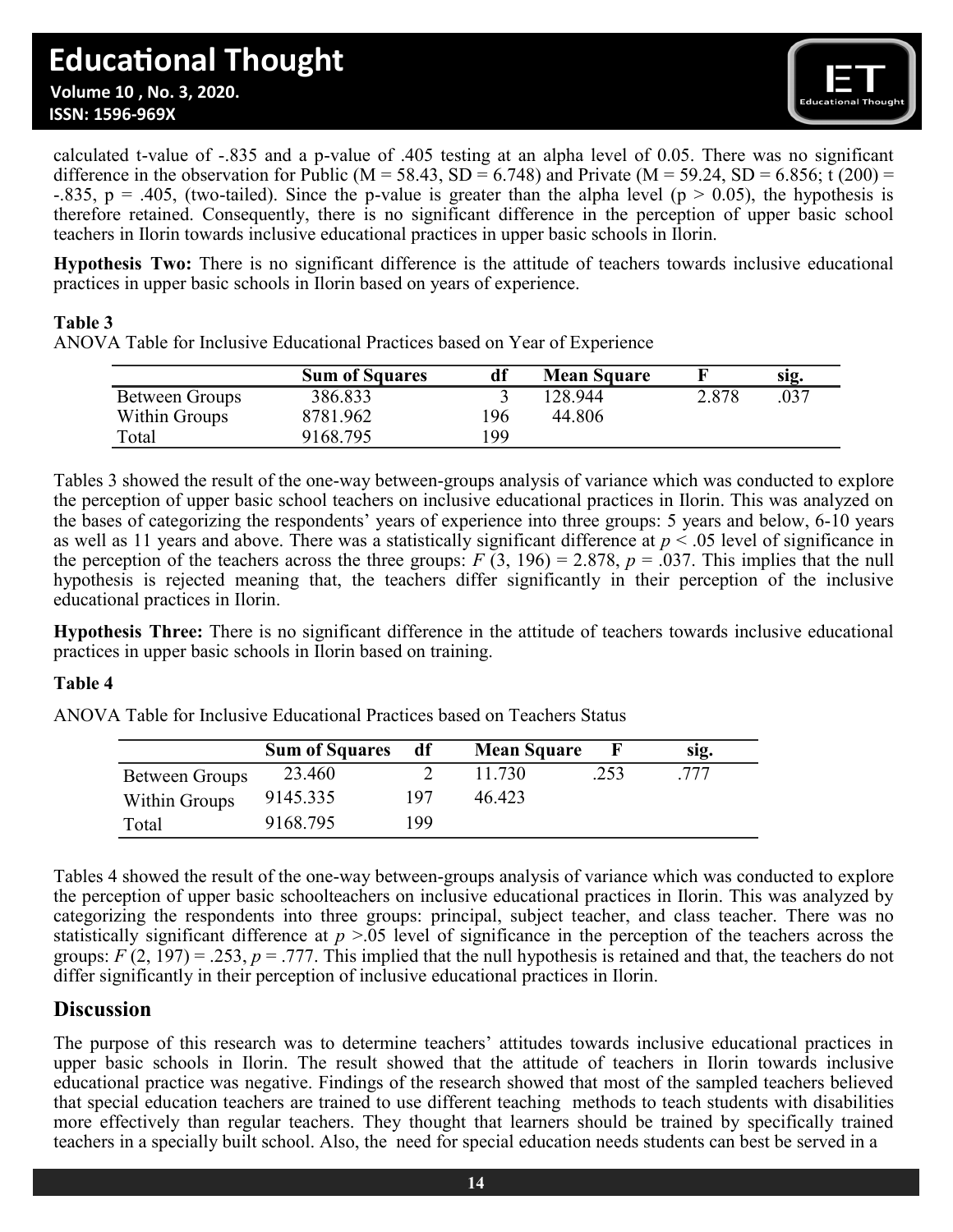

separate setting. Therefore, the inclusion of special education needs students into the regular school and the positive attitude of teachers towards this direction was not accepted by the sampled teachers thereby, showing a negative attitude towards inclusive education. This result confirmed several previous studies such as Avramidis, Baylis, & Burden, (2000) as their result showed that teachers had strong, negative feelings about inclusive educational practices and that students with disabilities should be placed in separate schools with special teachers in charge.

Another finding from the research indicated that there was no significant difference in the attitude of teachers towards inclusive educational practices in upper basic schools in Ilorin metropolis based on school type. The result showed that both public and private school teachers agree that students with special needs are not to be included in a regular setting as this is seen as tasking and inconvenient. This finding contradicts the study of Kurniawatia, Minnaert, Mangunsong, and Ahmed (2012) whose result showed that private school teachers are more favorable than public school teachers to the inclusion of special educational needs students in regular school.

This study also indicated that there is no significant difference in the attitude of teachers towards inclusive educational practices in upper basic schools in Ilorin based on years of experience. Teachers differ significantly in their perception of the inclusive educational practices in Ilorin Metropolis based on their years of experience. This finding may be due to peoples' different types of emotions from time to time, such as fear, sadness, anger, and so on. However, the findings negate the study from researchers like Alghazo and Naggar (2004) who recorded a significant difference in the attitude of teachers based on their years of experience.

### **Conclusion**

Based on the findings of this research work, it was concluded that teachers' attitude towards inclusive educational practices was negative. Both private and public-school teachers believed that the inclusion of students with special educational needs into a regular school would not be appropriate. Years of teaching experience is not a determinant of positive attitude towards inclusive education as there was no significant difference in the attitude of teachers based on their years of experience. Teachers irrespective of their status do not differ in their opinion and perception of inclusive educational practice.

### **Recommendations**

Sequel to the findings of this study, the following recommendation were suggested:

- 1. Special education needs students should be placed in a separate school so that teachers who are trained specifically for students who fall into such categories would be able to equip them passionately, with the necessary knowledge, skills, and attitude to become responsible and recognisable members of their society.
- 2. In-service teacher training for regular teachers should be developed to support inclusive education if such practice is to be adopted in regular schools.
- 3. Teachers should be encouraged in such a way that will accommodate positive attitude towards inclusive education if such a concept is to be introduced in schools
- 4. The government should not only talk about inclusion on paper as seen in the national documents but facilities and necessary tools that will enable inclusion to be fully practiced should be put in place.

### **References**

- Ajuwon, P. M. (2008). Inclusive education for students with disabilities in Nigeria: Benefits and challenges and policy implications. *International Journal of Special Education, 23*(3), 11-16.
- Alghazo, E. A. & Naggar, G. (2004). General education teachers in the United Arab Emirates and their acceptance of the inclusion of students with disabilities. *British Journal of Special Education, 31,* 94–9.
- Artiles, A. J. Harris-Murri, N., & Rostenberg, D. (2006). Inclusion as social justice: Critical notes on discourses, assumptions, and the road ahead. *Theory into Practice, 45*(3), 260-268.